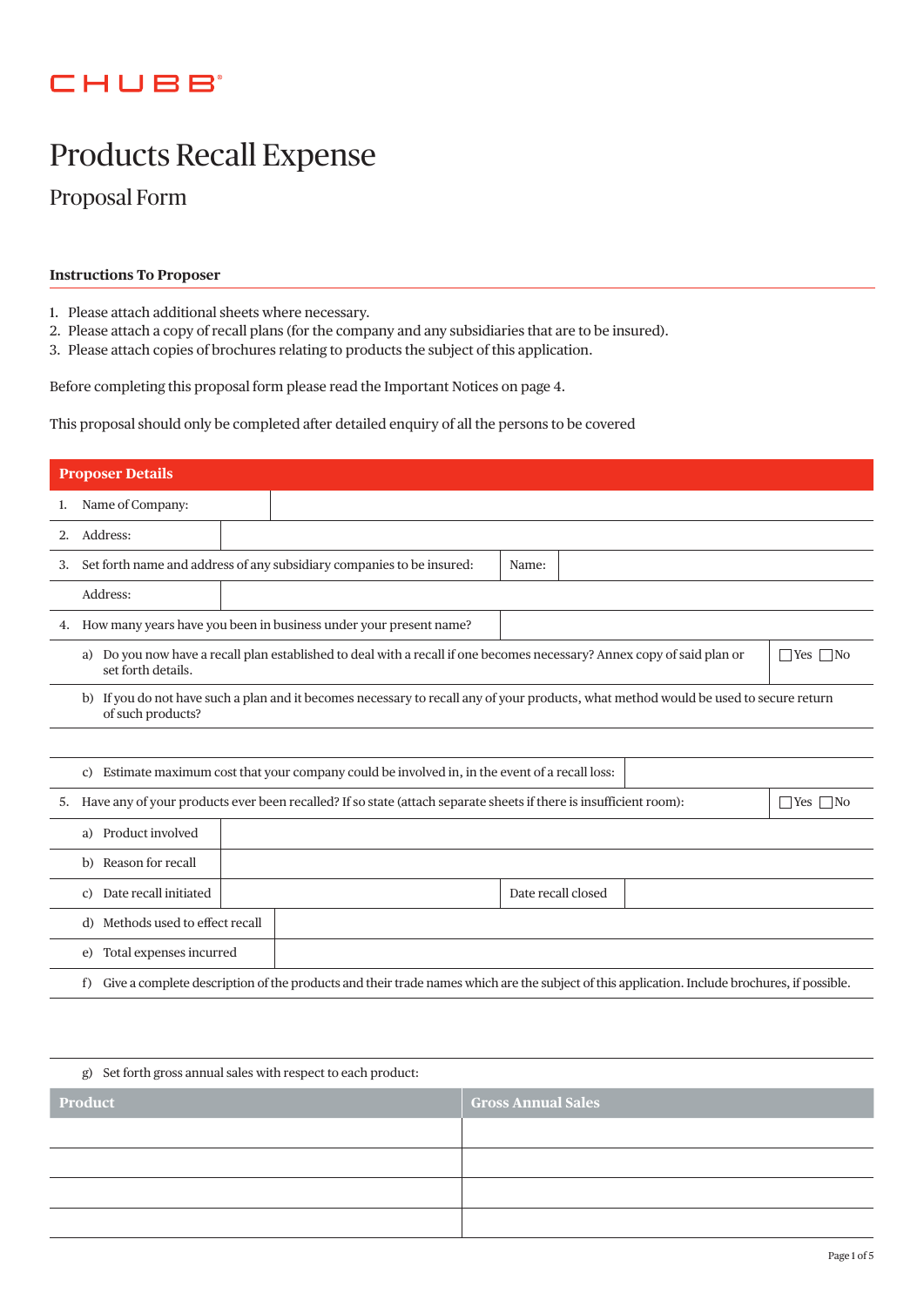| 7. If your product is in any way perishable, set forth its normal shelf life:                                                                                                                                                        |                                  |                                  |                      |
|--------------------------------------------------------------------------------------------------------------------------------------------------------------------------------------------------------------------------------------|----------------------------------|----------------------------------|----------------------|
| a) Are your products batch produced or is it a continuing process?<br>$\Box$ Yes $\Box$ No<br>8.                                                                                                                                     |                                  |                                  |                      |
| If batch produced, what is your average batch size?                                                                                                                                                                                  |                                  |                                  |                      |
| b) If continuing process is used, what is your average size run?                                                                                                                                                                     |                                  |                                  |                      |
| 9. a) If any products become part of another Company's product, please supply details of such, and to whom sold:                                                                                                                     |                                  |                                  |                      |
| <b>Details</b>                                                                                                                                                                                                                       |                                  | <b>Whom sold</b>                 |                      |
|                                                                                                                                                                                                                                      |                                  |                                  |                      |
|                                                                                                                                                                                                                                      |                                  |                                  |                      |
|                                                                                                                                                                                                                                      |                                  |                                  |                      |
|                                                                                                                                                                                                                                      |                                  |                                  |                      |
| b) If any of your products are sold to be repackaged under another name, to whom are they sold and what is their eventual name?                                                                                                      |                                  |                                  |                      |
| <b>Whom sold</b>                                                                                                                                                                                                                     |                                  | <b>Eventual Name</b>             |                      |
|                                                                                                                                                                                                                                      |                                  |                                  |                      |
|                                                                                                                                                                                                                                      |                                  |                                  |                      |
|                                                                                                                                                                                                                                      |                                  |                                  |                      |
|                                                                                                                                                                                                                                      |                                  |                                  |                      |
| 11. Does your coding system allow for the following identifications:                                                                                                                                                                 |                                  |                                  |                      |
| Product name                                                                                                                                                                                                                         | $\hfill\Box$ Yes $\hfill\Box$ No | Date when shelf life expires     | $\Box$ Yes $\Box$ No |
| Manufacturer                                                                                                                                                                                                                         | $\Box$ Yes $\Box$ No             | Serial Number                    | $\Box$ Yes $\Box$ No |
| Part number                                                                                                                                                                                                                          | $\Box$ Yes $\Box$ No             | Suggested use of product         | $\Box$ Yes $\Box$ No |
| <b>Batch number</b>                                                                                                                                                                                                                  | $\Box$ Yes $\Box$ No             | Directions for use               | $\Box$ Yes $\Box$ No |
| Date of Manufacturer                                                                                                                                                                                                                 | $\Box$ Yes $\Box$ No             | Warnings needed                  | $\Box$ Yes $\Box$ No |
| <b>Producing Plant</b>                                                                                                                                                                                                               | $\Box$ Yes $\Box$ No             | Other:                           |                      |
| 12. Do you indemnify or hold harmless by contractual agreement any suppliers of components or raw materials?<br>If so, attach copies of these agreements.                                                                            |                                  |                                  | $\Box$ Yes $\Box$ No |
| 13. Do all of the products which are the subject of this application conform in all respects with requirements of any local<br>statute or regulation of any Government Agency, Department or Commission having jurisdiction thereof? |                                  | $\Box$ Yes $\Box$ No             |                      |
| 14. Give percentage of gross sales in the various geographical areas in which these products are sold, and the associated distribution point(s)                                                                                      |                                  |                                  |                      |
| <b>Geographical Area</b>                                                                                                                                                                                                             |                                  | <b>Percentage of Gross Sales</b> |                      |
|                                                                                                                                                                                                                                      |                                  |                                  |                      |
|                                                                                                                                                                                                                                      |                                  |                                  |                      |
|                                                                                                                                                                                                                                      |                                  |                                  |                      |
|                                                                                                                                                                                                                                      |                                  |                                  |                      |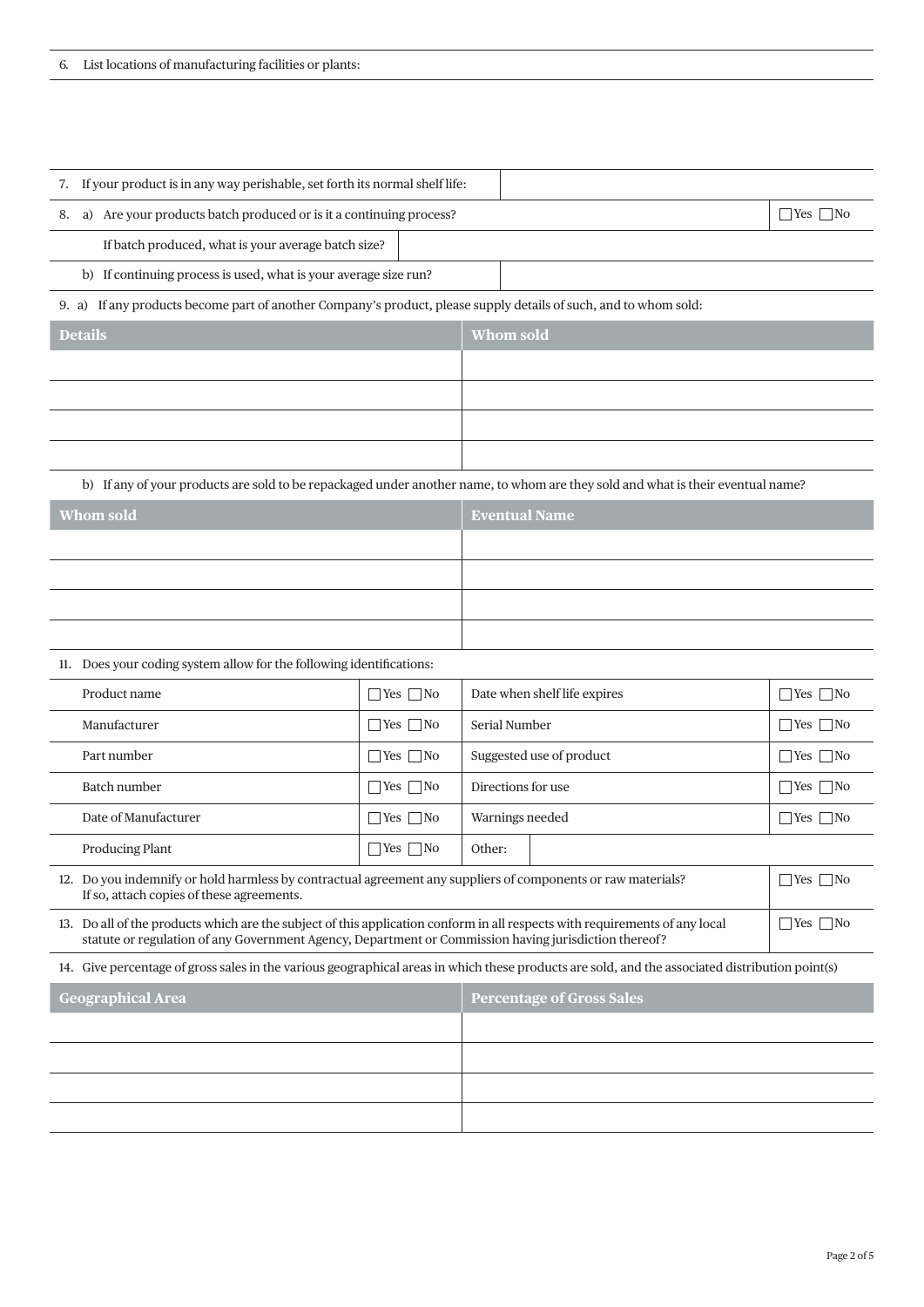| 15. Advise method of distribution of your products:                                                                                                                                                      |                      |  |
|----------------------------------------------------------------------------------------------------------------------------------------------------------------------------------------------------------|----------------------|--|
| a) How transported (truck, rail, mail, etc):                                                                                                                                                             |                      |  |
| b) Type of packaging (drums, bulk, etc):                                                                                                                                                                 |                      |  |
| c) Steps to end-user (in-house vs wholesale):                                                                                                                                                            |                      |  |
| 16. Do you maintain any for of data processing inventory control system:                                                                                                                                 |                      |  |
| a) Product Inventory                                                                                                                                                                                     |                      |  |
| b) Sales to and identity of Wholesalers                                                                                                                                                                  |                      |  |
| c) Distributors                                                                                                                                                                                          | $\Box$ Yes $\Box$ No |  |
| d) Retailers                                                                                                                                                                                             |                      |  |
| To your knowledge do your wholesalers and/or distributors maintain records of the final retail outlet of your products?<br>e)<br>State, as far as possible, how long each of the above records are kept. |                      |  |
| Final retail outlet of your products<br>How long each of the above records are kept                                                                                                                      |                      |  |
|                                                                                                                                                                                                          |                      |  |
|                                                                                                                                                                                                          |                      |  |
|                                                                                                                                                                                                          |                      |  |
|                                                                                                                                                                                                          |                      |  |
|                                                                                                                                                                                                          |                      |  |
| 17. Does the Corporation, its Directors and Officers have knowledge or information of any fact or circumstance which may give rise to a claim<br>under the proposed policy?                              |                      |  |
|                                                                                                                                                                                                          |                      |  |
|                                                                                                                                                                                                          |                      |  |

19. Amount of Deductible (not including coinsurance %) your company is prepared to carry uninsured on any one loss?

| _______ |  |  |
|---------|--|--|
|         |  |  |

**Acknowledgement** We (the undersigned):

- 1. acknowledge that we have read and understand the Important Notices contained in this proposal.
- 2. agree that this proposal, together with any other information or documents supplied, shall form the basis of any resulting contract of insurance.
- 3. acknowledge that if this application is accepted, the contract of insurance will be subject to the terms and conditions as set out in the policy wording as issued or as otherwise specifically varied in writing by Chubb.
- 4. declare after enquiry that the statements, particulars and information contained in this application and in any documents accompanying this application are true and correct in every detail and that no other material facts have been misstated, suppressed or omitted.
- 5. undertake to inform Chubb of any material alteration to those facts before completion of the contract of insurance.

| Chairperson Signature:                                  |  |
|---------------------------------------------------------|--|
| Name:                                                   |  |
| Date:                                                   |  |
| Managing Director/Chief<br>Executive Officer Signature: |  |
| Name:                                                   |  |
| Date:                                                   |  |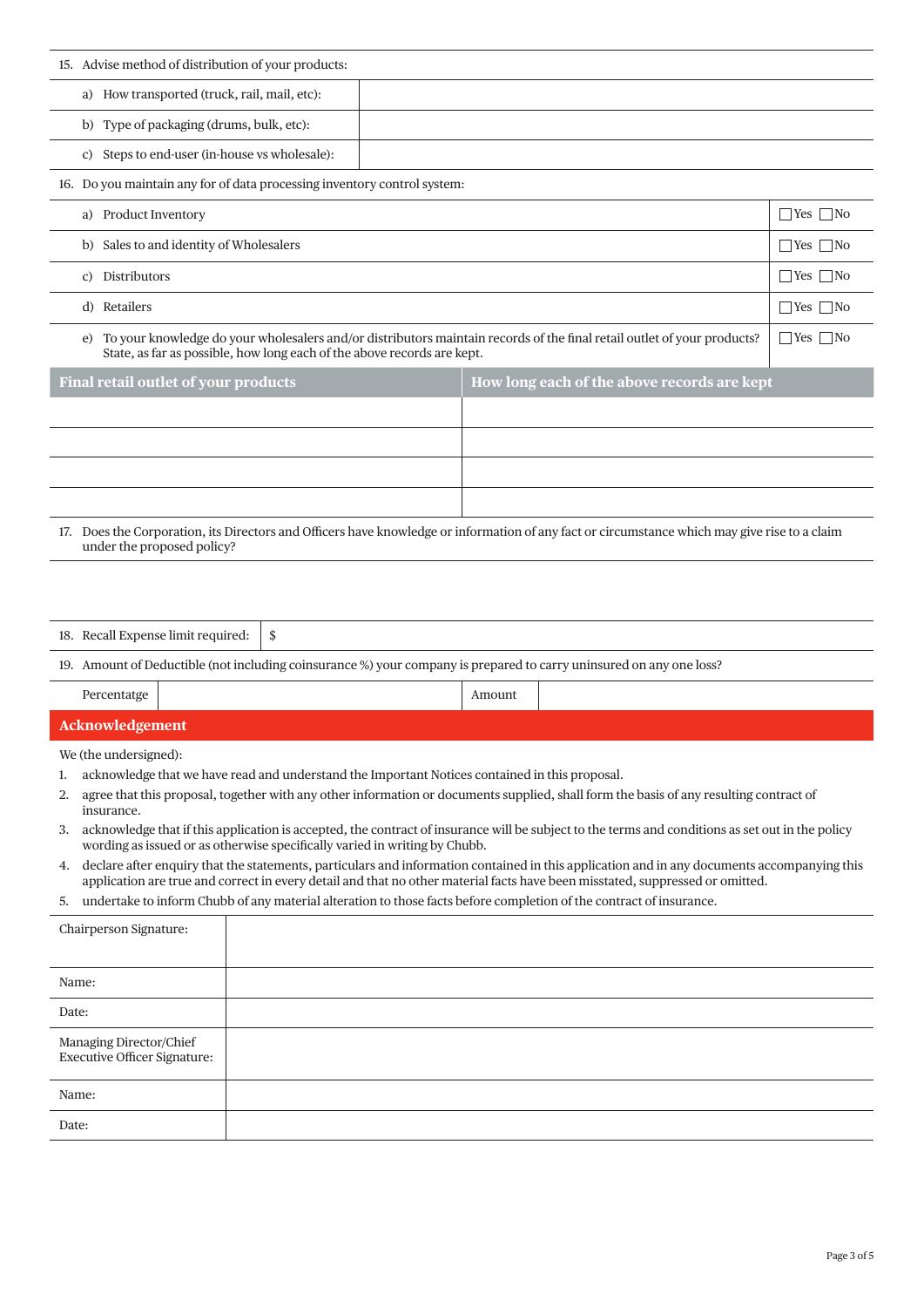## **Privacy Statement**

In this Statement "We", "Our" and "Us" means Chubb Insurance Australia Limited (Chubb).

"You" and "Your" refers to Our customers and prospective customers as well as those who use Our Website.

This Statement is a summary of Our Privacy Policy and provides an overview of how We collect, disclose and handle Your Personal Information. Our Privacy Policy may change from time to time and where this occurs, the updated Privacy Policy will be posted to Our website.

## *Why We collect Your Personal Information*

The primary purpose for Our collection and use of Your Personal Information is to enable Us to provide insurance services to You. Sometimes, We may use Your Personal Information for Our marketing campaigns, in relation to new products, services or information that may be of interest to You. If You wish to opt out of Our marketing campaigns You can contact Our customer relations team on 1800 815 675 or email CustomerService.AUNZ@chubb.com.

#### *How We obtain Your Personal Information*

We collect Your Personal Information (which may include sensitive information) at various points including but not limited to when You are applying for, changing or renewing an insurance policy with Us or when We are processing a claim. Personal Information is usually obtained directly from You but sometimes via a third party such an insurance intermediary or Your employer (e.g. in the case of a group insurance policy). Please refer to Our Privacy Policy for further details.

When information is provided to Us via a third party We use that information on the basis that You have consented or would reasonably expect Us to collect Your Personal Information in this way. We take reasonable steps to ensure that You have been made aware of how We handle Your Personal Information.

#### *When do We disclose Your Personal Information?*

We may disclose the information We collect to third parties, including service providers engaged by Us to carry out certain business activities on Our behalf (such as claims assessors and call centres in Australia). In some circumstances, in order to provide Our services to You, We may need to transfer Your Personal Information to other entities within the Chubb group of companies such as the regional head offices of Chubb located in Singapore, UK or USA (Chubb Group of Companies), or third parties with whom We (or the Chubb Group of Companies) have sub-contracted to provide a specific service for Us, which may be located outside of Australia (such as in the Philippines or USA). These entities and their locations may change from time to time. Please contact us, if you would like a full list of the countries in which these third parties are located.

Where access to Our products has been facilitated through a third party (for example: insurance broker, online marketing agency etc) We may also share Your information with that third party.

In the circumstances where We disclose Personal Information to the Chubb Group of Companies, third parties or third parties outside Australia We take steps to protect Personal Information against unauthorised disclosure, misuse or loss.

#### *Your Consent*

In dealing with Us, You agree to Us using and disclosing Your Personal Information as set out in this Privacy Statement and Our Privacy Policy. This consent remains valid unless You tell Us otherwise. If You wish to withdraw Your consent, including for things such as receiving information on products and offers by Us or persons We have an association with, please contact Our Privacy Officer.

#### *Access to and correction of Your Personal Information*

If you'd like a copy of your Personal Information or wish to correct or update it, want to withdraw Your consent to receiving offers of products or services from Us or persons We have an association with, or You would like a copy of Our Privacy Policy, please contact Our customer relations team on 1800 815 675 or email CustomerService.AUNZ@chubb.com.

To request access to, update or correct your personal information held by Chubb, please complete Our Personal Information Request Form online or download it from www.chubb.com/au-en/footer/privacy.aspx and return to:

Email: CustomerService.AUNZ@chubb.com Fax: + 61 2 9335 3467 Address: GPO Box 4907 Sydney NSW 2001